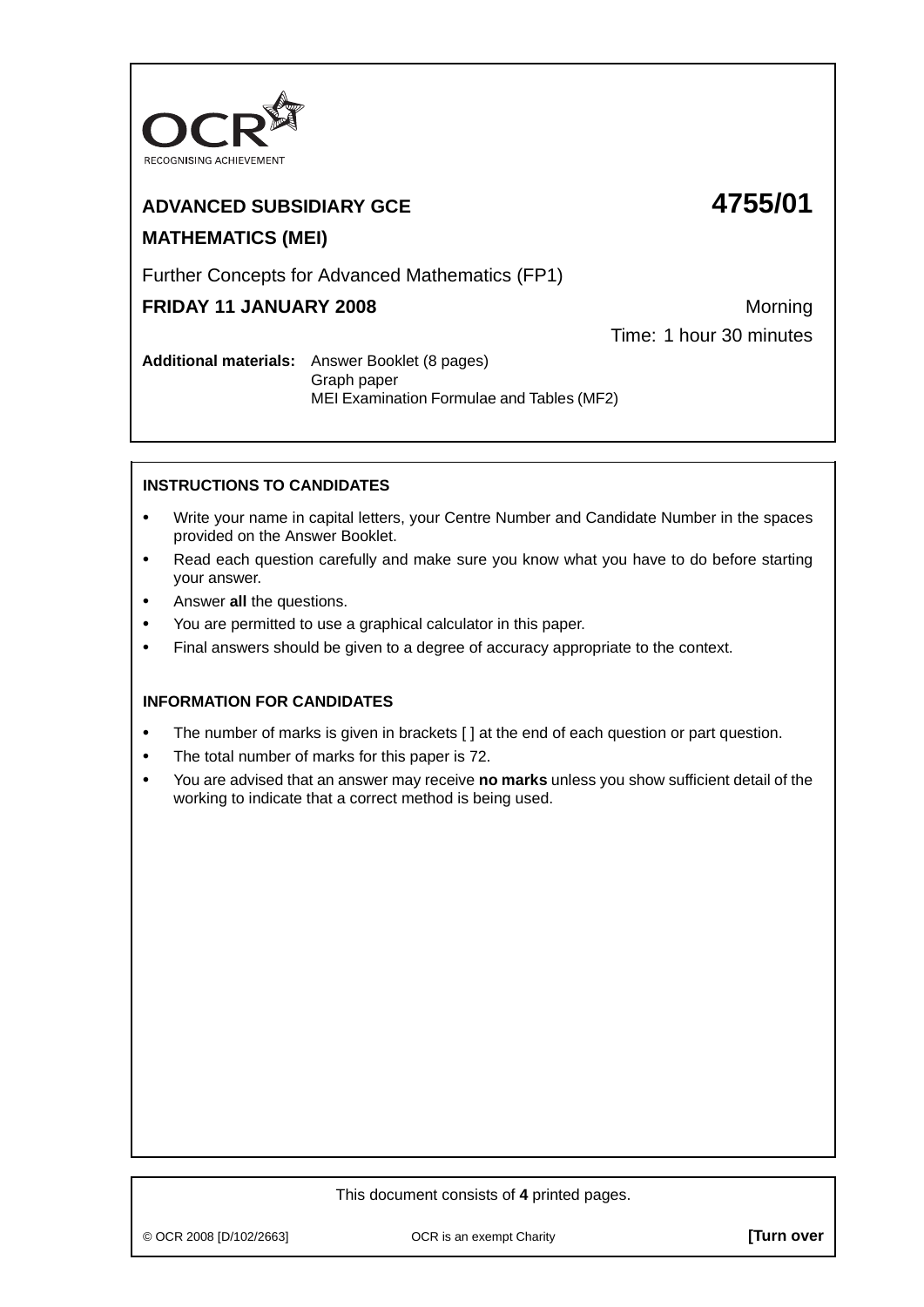#### **2**

#### **Section A** (36 marks)

1 You are given that matrix 
$$
\mathbf{A} = \begin{pmatrix} 2 & -1 \\ 0 & 3 \end{pmatrix}
$$
 and matrix  $\mathbf{B} = \begin{pmatrix} 3 & 1 \\ -2 & 4 \end{pmatrix}$ .  
(i) Find **BA**. [2]

- **(ii)** A plane shape of area 3 square units is transformed using matrix **A**. The image is transformed using matrix **B**. What is the area of the resulting shape? [3]
- **2** You are given that  $\alpha = -3 + 4j$ .

(i) Calculate 
$$
\alpha^2
$$
.  $[2]$ 

**(ii)** Express  $\alpha$  in modulus-argument form. [3]

**3** (i) Show that  $z = 3$  is a root of the cubic equation  $z^3 + z^2 - 7z - 15 = 0$  and find the other roots. [5] **(ii)** Show the roots on an Argand diagram. [2]

4 Using the standard formulae for 
$$
\sum_{r=1}^{n} r
$$
 and  $\sum_{r=1}^{n} r^2$ , show that  $\sum_{r=1}^{n} [(r+1)(r-2)] = \frac{1}{3}n(n^2 - 7)$ . [6]

**5** The equation  $x^3 + px^2 + qx + r = 0$  has roots  $\alpha$ ,  $\beta$  and  $\gamma$ , where

$$
\alpha + \beta + \gamma = 3,
$$
  
\n
$$
\alpha\beta\gamma = -7,
$$
  
\n
$$
\alpha^2 + \beta^2 + \gamma^2 = 13.
$$

- **(i)** Write down the values of *p* and *r*. [2]
- **(ii)** Find the value of  $q$ . [3]
- **6** A sequence is defined by  $a_1 = 7$  and  $a_{k+1} = 7a_k 3$ .
	- (i) Calculate the value of the third term,  $a_3$ . [2]

**(ii)** Prove by induction that 
$$
a_n = \frac{(13 \times 7^{n-1}) + 1}{2}
$$
.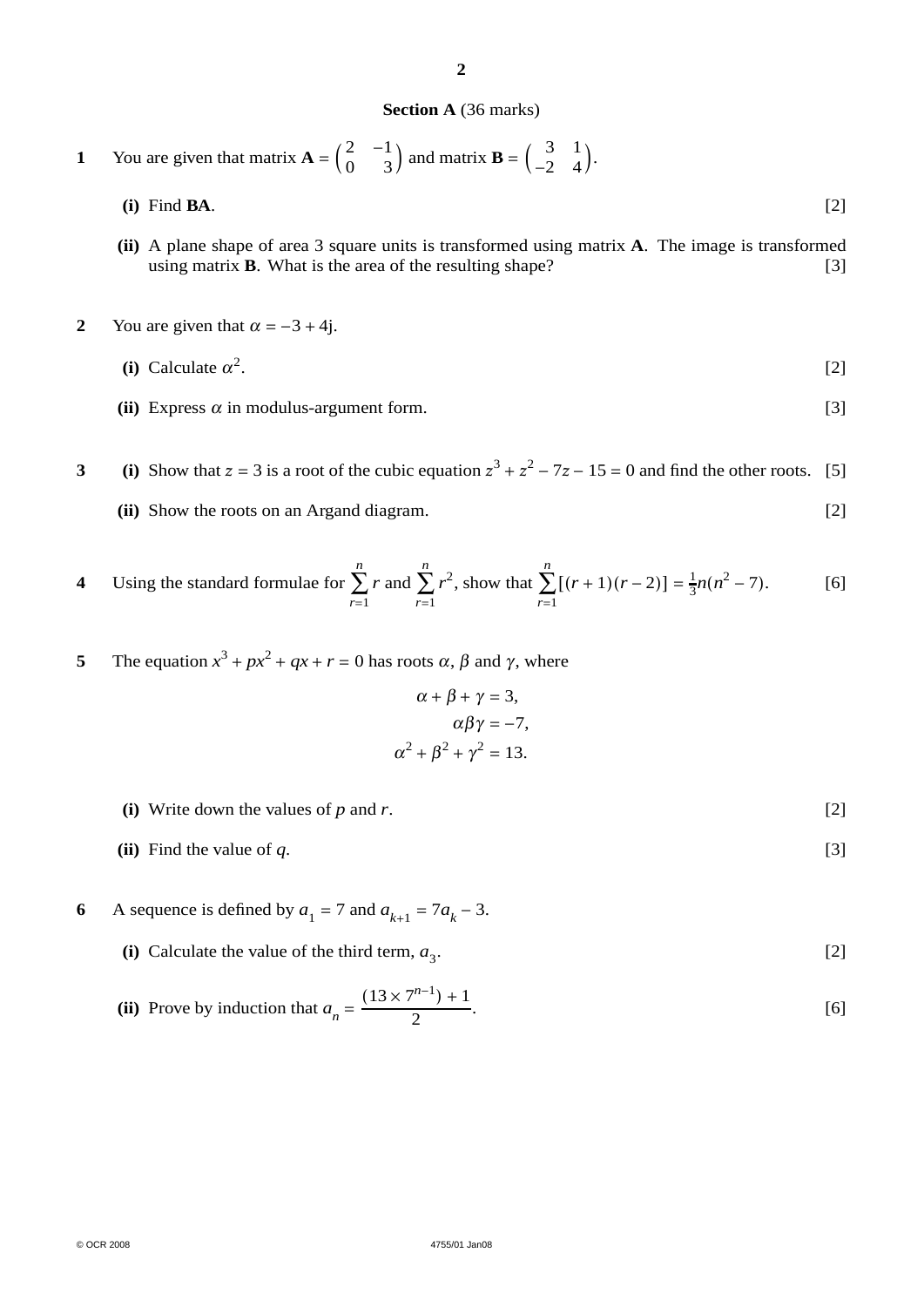#### **Section B** (36 marks)

**7** The sketch below shows part of the graph of  $y = \frac{x-1}{(x-2)(x+3)(2x+3)}$ . One section of the graph has been omitted.



**Fig. 7**

| (i) Find the coordinates of the points where the curve crosses the axes.                             | $[2]$ |
|------------------------------------------------------------------------------------------------------|-------|
| (ii) Write down the equations of the three vertical asymptotes and the one horizontal asymptote. [4] |       |

**(iii)** Copy the sketch and draw in the missing section. [2]

(iv) Solve the inequality 
$$
\frac{x-1}{(x-2)(x+3)(2x+3)} \ge 0.
$$
 [3]

**8 (i)** On a single Argand diagram, sketch the locus of points for which

 $(A) |z-3j|=2,$  [3]

(B) 
$$
\arg(z+1) = \frac{1}{4}\pi
$$
. [3]

**(ii)** Indicate clearly on your Argand diagram the set of points for which

$$
|z - 3j| \le 2 \quad \text{and} \quad \arg(z + 1) \le \frac{1}{4}\pi. \tag{2}
$$

- **(iii)** (*A*) By drawing an appropriate line through the origin, indicate on your Argand diagram the point for which  $|z - 3j| = 2$  and arg z has its minimum possible value. [2]
	- (*B*) Calculate the value of arg *z* at this point. [2]